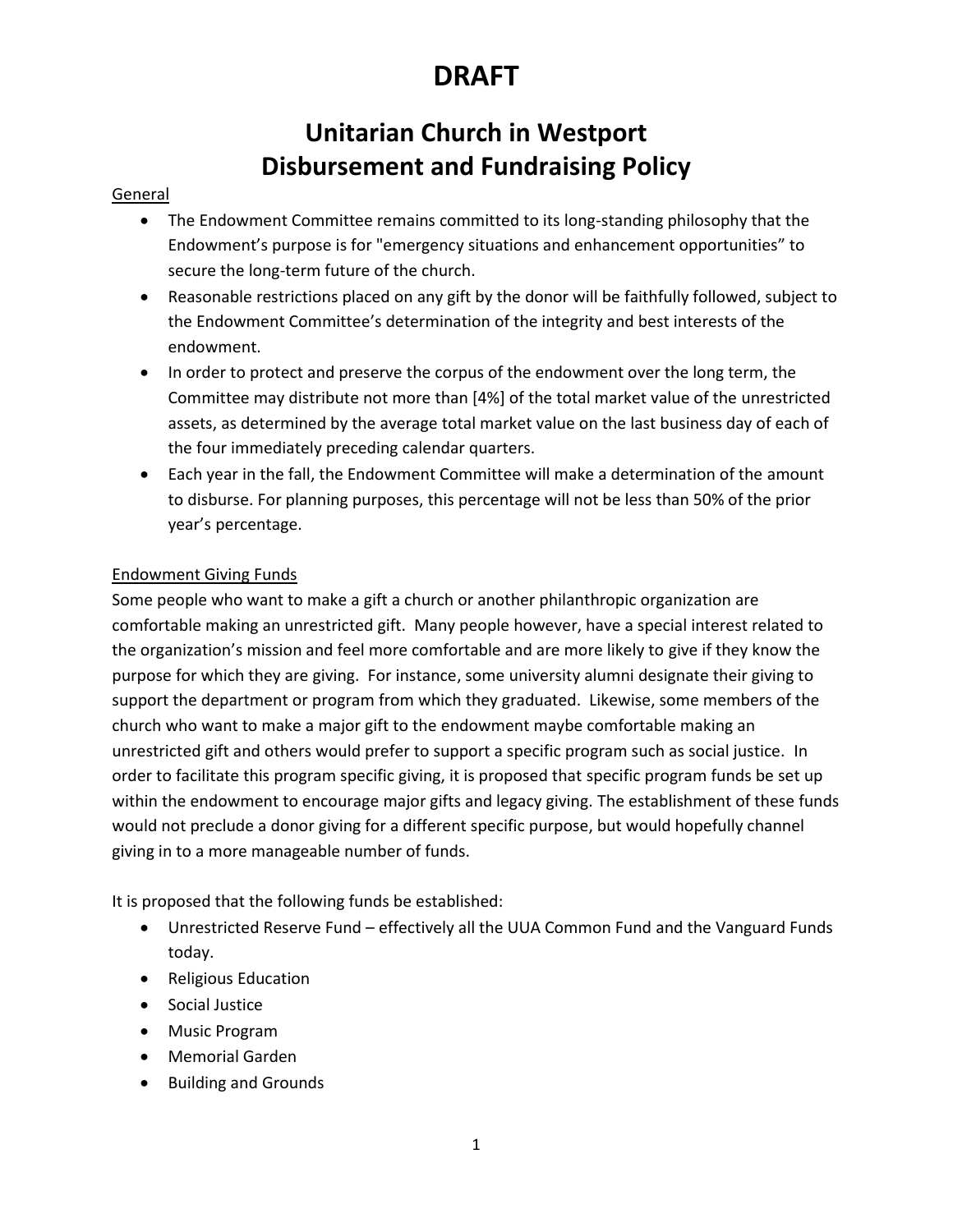## **DRAFT**

The restrictions on the use of the funds would be predetermined and communicated and agreed to by donor, so as to hopefully preclude additional restrictions. These restrictions could include:

- The funds would be invested in accordance with the policies of the Endowment Committee which are currently to preserve and grow principal while achieving modest returns.
- Distribution of a portion of the income from the fund to support the specific named purpose of the fund would be considered by the Endowment Committee upon request of the Board of Trustees. It would be expected that these types of expenditures would be made on an ongoing basis. The distribution limit outlined above shall be applied on a fund-by-fund basis.
- The principal in the fund would only be used in usual circumstance as determined by the Board of Trustees, the Endowment Committee and Congregation in accordance with the Constitution of the church. Even in this circumstance, the funds would have to be used for the specific named purpose of the fund. For instance, the principal of building and grounds fund might be used to rebuild following a major disaster or for a major expansion of the church.
- If the specific purpose of the fund was no longer a part of the mission and/or operation of the church, upon the recommendation of the Board of Trustees and the Endowment Committee, the Congregation would vote to disband the fund and transfer the funds to the Unrestricted Reserve Fund

All the funds would be invested as a single central fund with changes in principal and income being proportionally distributed to the individual funds as well as recording gifts to and distributions from each of the funds. For instance, if the market value of the central fund increased by 5% and realized 3% income, each fund would recognize the 5% increase in principal and 3% income.

#### Building and Grounds

- Distributions from the Building and Grounds Fund shall be used only to help pay for major capital spending projects and significant improvement projects related to the buildings and real property of the Church, including grounds and landscaping, excluding regular maintenance.
- It is expected that the Board of Trustees will authorize a capital campaign to fund the vast majority of all major capital spending projects (e.g., the replacement of the Church's roof).
- Capital spending projects will include a budget prepared by a general contractor, licensed architect or similar professional with appropriate back up materials such as site plans, and an analysis from the Church's land use consultant regarding any potential zoning issues.
- Vendor selection will include the requirement for 3 documented bids for all capital projects, and the requirement that only the Director of Operations can enter into work agreements with vendors/contractors.